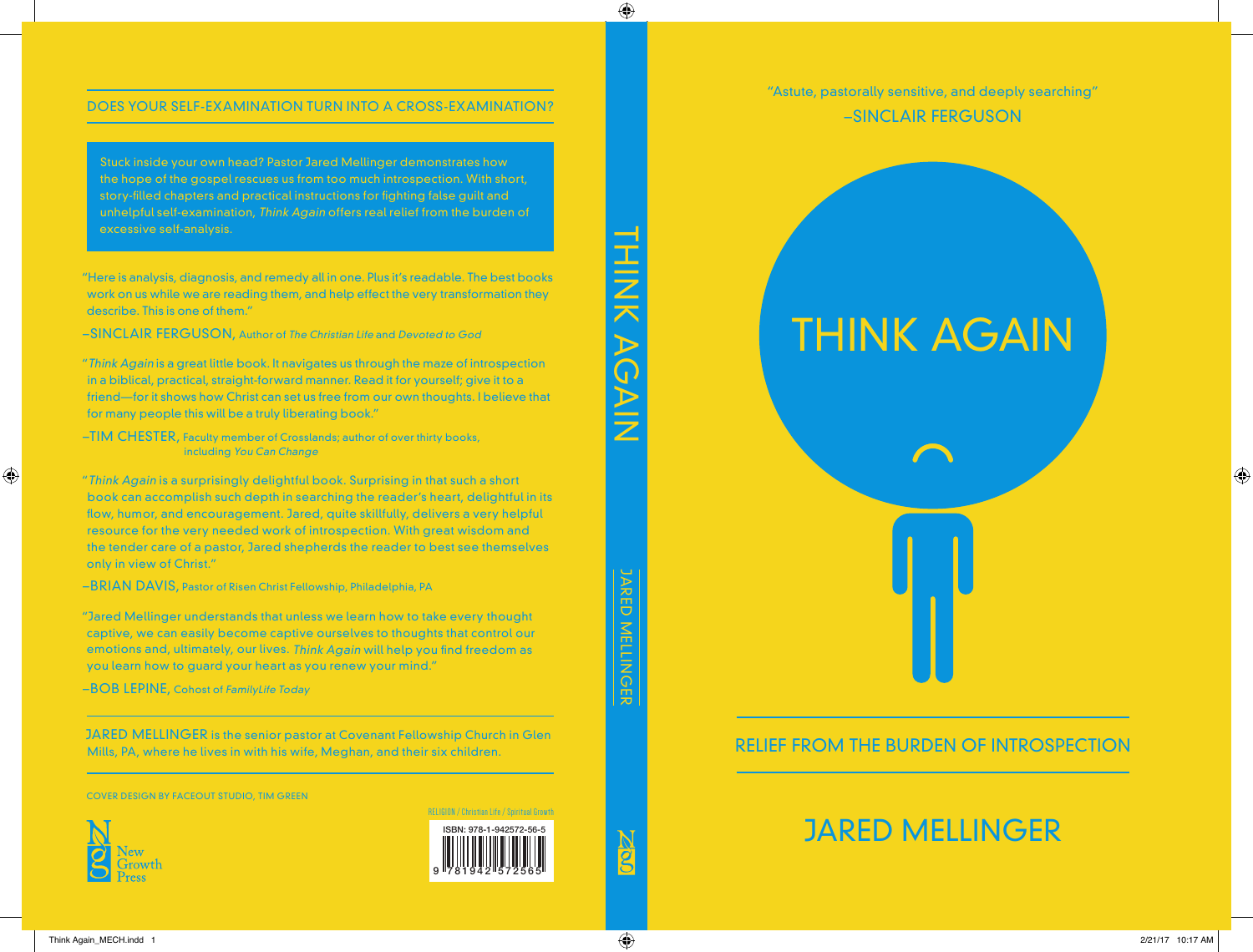"You're introspective. Everyone is. But if you're honest, you're more than introspective; you're self-absorbed. You think about yourself a ridiculous amount. Everyone does. But there is escape from suffocating introspection and healing of the cataract of selfishness in your soul-eye. Let Jared Mellinger help you. He humbly and humorously speaks from experience. Discover, as Chesterton once said, 'how much larger your life would be if your self could become smaller in it.'"

**Jon Bloom,** Cofounder of Desiring God; author of *Not By Sight* and other books

"Jared Mellinger's book, *Think Again*, is simply one of the clearest, biblically faithful, most winsome, solidly helpful, and briefest(!) books you'll ever read on the topic of introspection. Jared skillfully avoids the extremes of never thinking about ourselves and always thinking about ourselves, and points us to the only cure for our self-absorbed souls: being overwhelmed by the matchless beauty and glory of Christ. I can't wait to give this to others."

**Bob Kauflin,** Director of Sovereign Grace Music; elder at Sovereign Grace Church, Louisville, KY; author of *Worship Matters* and *True Worshipers* 

"In an age of narcissism, entitlement, and attention-seeking egos in search of self-esteem, we need more voices pointing us to a vision and story greater than self. For only when we lose ourselves do we find our truest, healthiest, and most life-giving selves in Jesus. Jared has written an excellent book to help us along in this journey."

**Scott Sauls,** Senior pastor of Christ Presbyterian Church, Nashville, TN; author of *Jesus Outside the Lines* and *Befriend*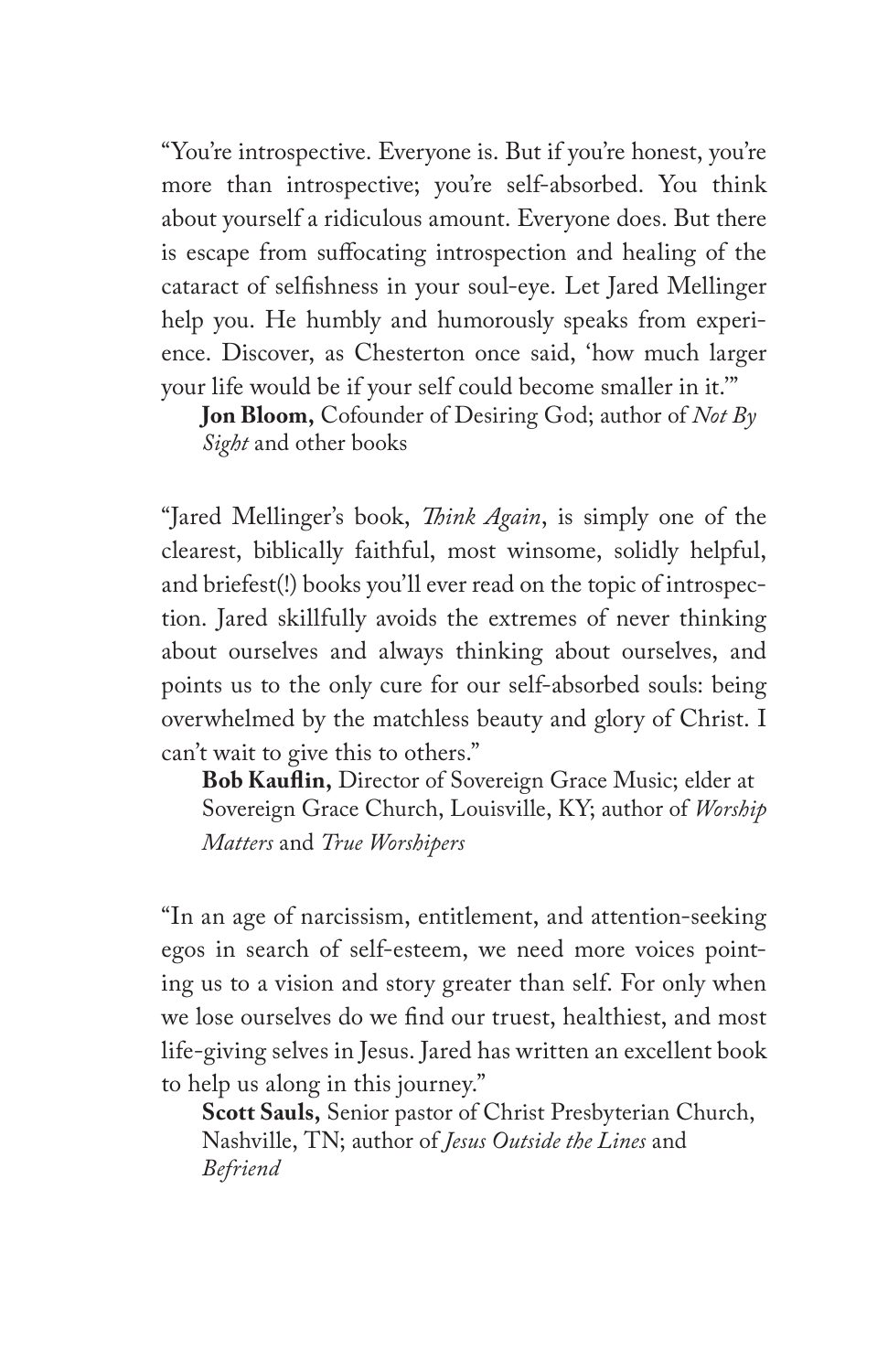"A self-absorbed culture keeps telling us that the solution to our problems is somewhere inside of us. So we keep looking. I talk about me, then I ask you to talk about me. More mirrors, more lanterns, more navel-gazing. Trouble is, these things aren't leading us to freedom and rest but to self-love or self-hatred. Jared offers us a way out of the vortex of introspection. Without obliterating the self, *Think Again* takes the reader up into worship and gratitude and out into the joy of service."

**Matt Mason,** Senior Pastor of The Church at Brook Hills, Birmingham, AL

"Introspection is a plague that cripples our souls and clouds the love of our Savior. *Think Again* addresses our daily temptation to focus our attention inward. Jared not only helps us discern this subtle tendency but also provides the liberating alternative in the gospel. This book delivers grace."

**C. J. Mahaney,** Sovereign Grace Church, Louisville, KY

"In this rich and thoughtful book, Jared Mellinger shows us that the solution to self-focus is God-intoxication. *Think Again* lifts the head of the introspective, the one lost in labyrinths of the self, and unveils the sure and certain hope of God. This God has not stayed silent; he has not kept to himself; he has not failed to provide a savior for sinners like us."

**Owen Strachan,** Author of *Risky Gospel* and *The Colson Way*; theology professor, Midwestern Seminary

"Martin Luther believed man's problem is that he is *incurvatus in se*—turned in on himself. In *Think Again* Jared Mellinger tackles one devastating effect of this in an astute, pastorally sensitive, and deeply searching but healing way.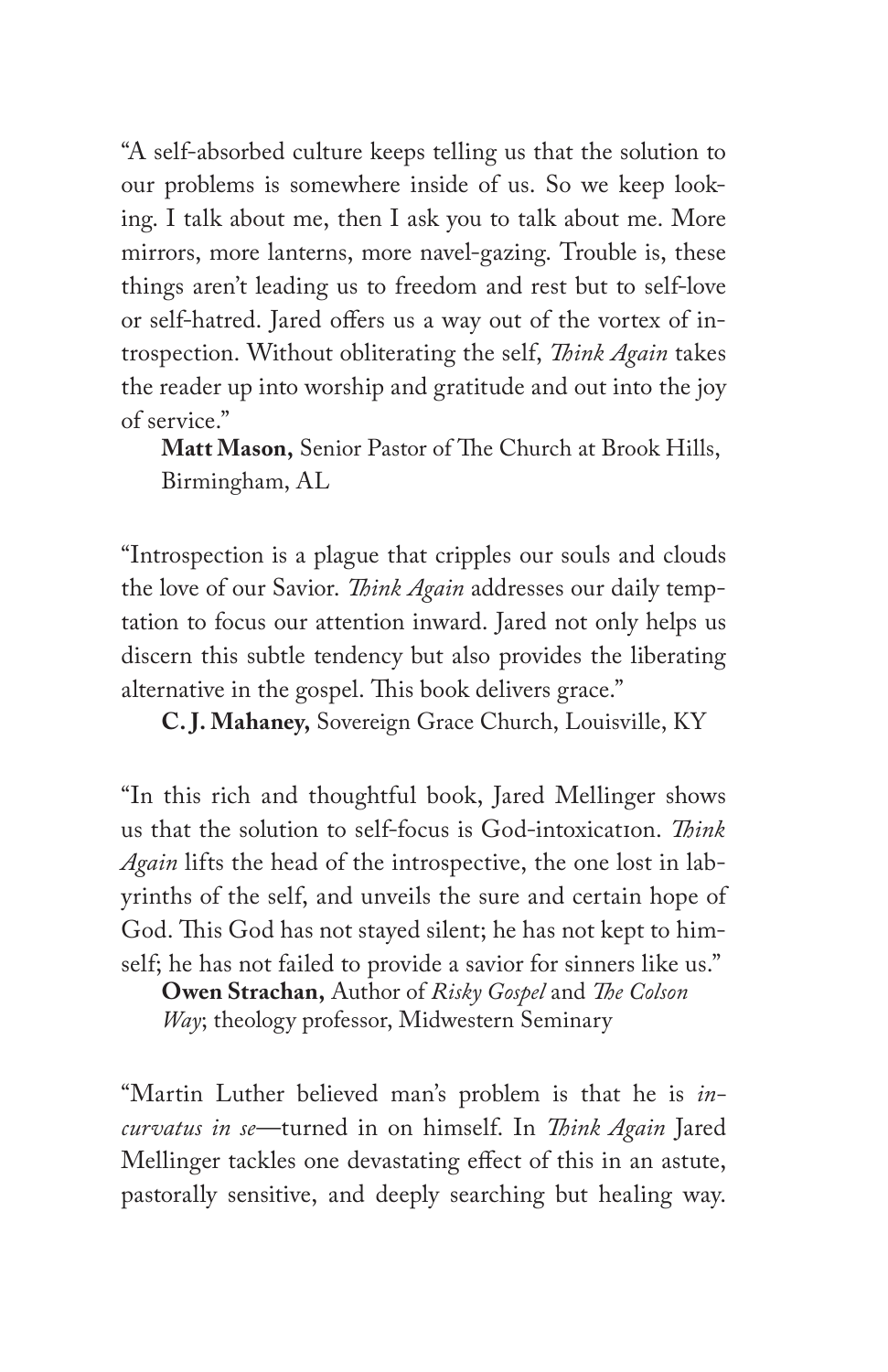Here is analysis, diagnosis and remedy all in one. Plus it's readable. The best books work on us while we are reading them and help effect the very transformation they describe. This is one of them."

**Sinclair Ferguson,** Author of *The Christian Life* and *Devoted to God*

"*Think Again* is a great little book. It navigates us through the maze of introspection in a biblical, practical, straight-forward manner. Read it for yourself; give it to a friend—for it shows how Christ can set us free from our own thoughts. I believe that for many people this will be a truly liberating book."

**Tim Chester,** Faculty member of Crosslands; author of over thirty books, including *You Can Change*

"*Think Again* is a surprisingly delightful book. Surprising in that such a short book can accomplish such depth in searching the reader's heart, delightful in its flow, humor, and encouragement. Jared, quite skillfully, delivers a very helpful resource for the very needed work of introspection. With great wisdom and the tender care of a pastor, Jared shepherds the reader to best see themselves only in view of Christ."

**Brian Davis,** Pastor of Risen Christ Fellowship, Philadelphia, PA

"Jared Mellinger understands that unless we learn how to take every thought captive, we can easily become captive ourselves to thoughts that control our emotions and ultimately, our lives. *Think Again* will help you find freedom as you learn how to guard your heart as you renew your mind."

**Bob Lepine,** Cohost of *FamilyLife Today*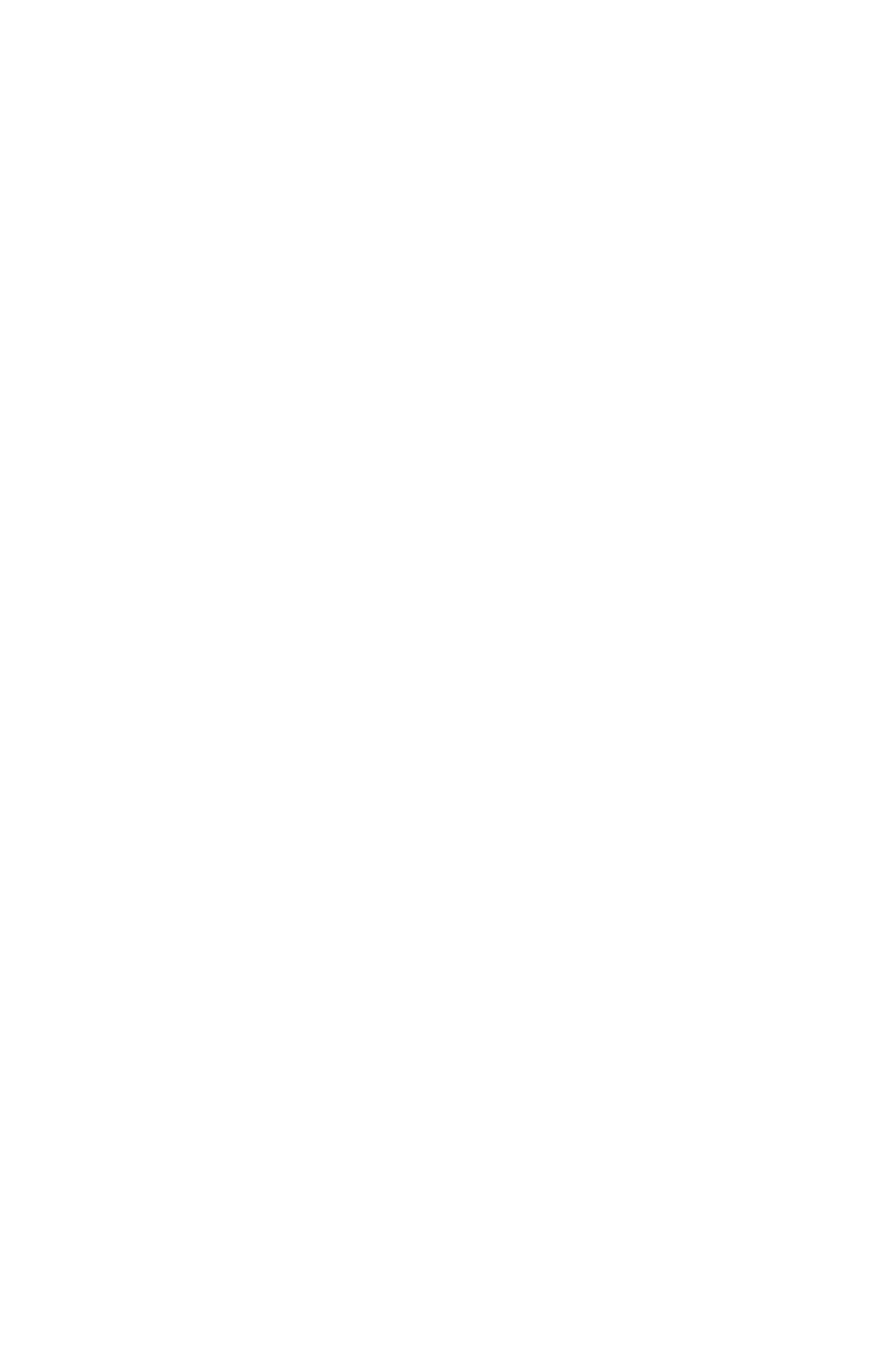# THINK AGAIN

# Relief from the Burden of Introspection

Jared Mellinger

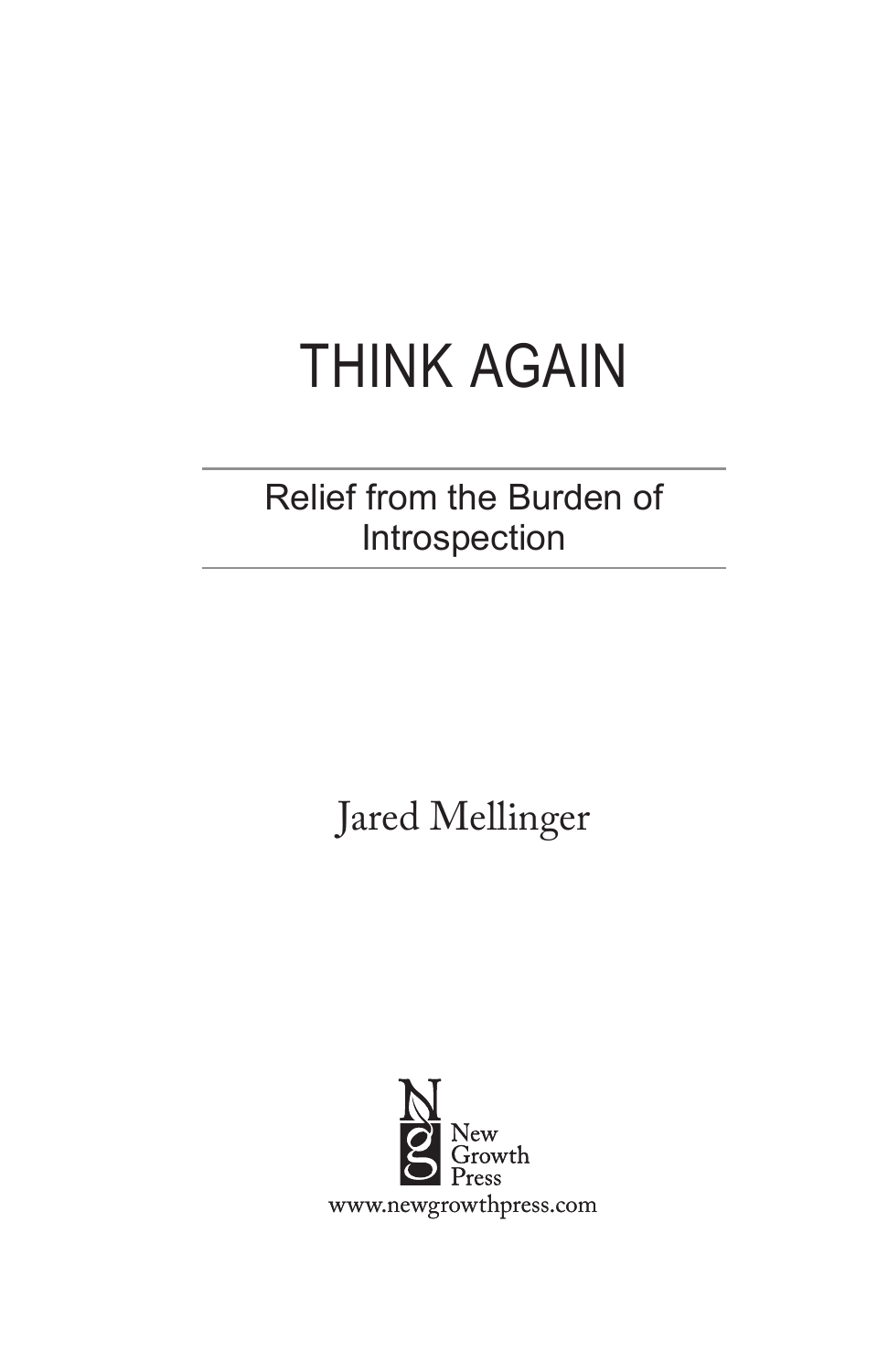New Growth Press, Greensboro, NC 27404 Copyright © 2017 by Jared Mellinger

All rights reserved. No part of this publication may be reproduced, stored in a retrieval system, or transmitted in any form by any means, electronic, mechanical, photocopy, recording, or otherwise, without the prior permission of the publisher, except as provided by USA copyright law.

Scripture quotations are taken from The Holy Bible, English Standard Version.® Copyright © 2000; 2001 by Crossway Bibles, a division of Good News Publishers. Used by permission. All rights reserved.

Cover Design: Faceout Books, faceoutstudio.com

ISBN 978-1-942572-56-5 (Print) ISBN 978-1-942572-54-1 (eBook)

Library of Congress Cataloging-in-Publication Data Names: Mellinger, Jared, 1980- author.

Title: Think again : relief from the burden of introspection / Jared Mellinger.

Description: Greensboro, NC : New Growth Press, 2017. | Includes bibliographical references and index.

Identifiers: LCCN 2016054902 | ISBN 9781942572565 (trade paper)

Subjects: LCSH: Introspection--Religious aspects--Christianity. Classification: LCC BV4509.5 .M454 2017 | DDC 248.4--dc23 LC record available at https://lccn.loc.gov/2016054902

Printed in the United States of America

24 23 22 21 20 19 18 17 1 2 3 4 5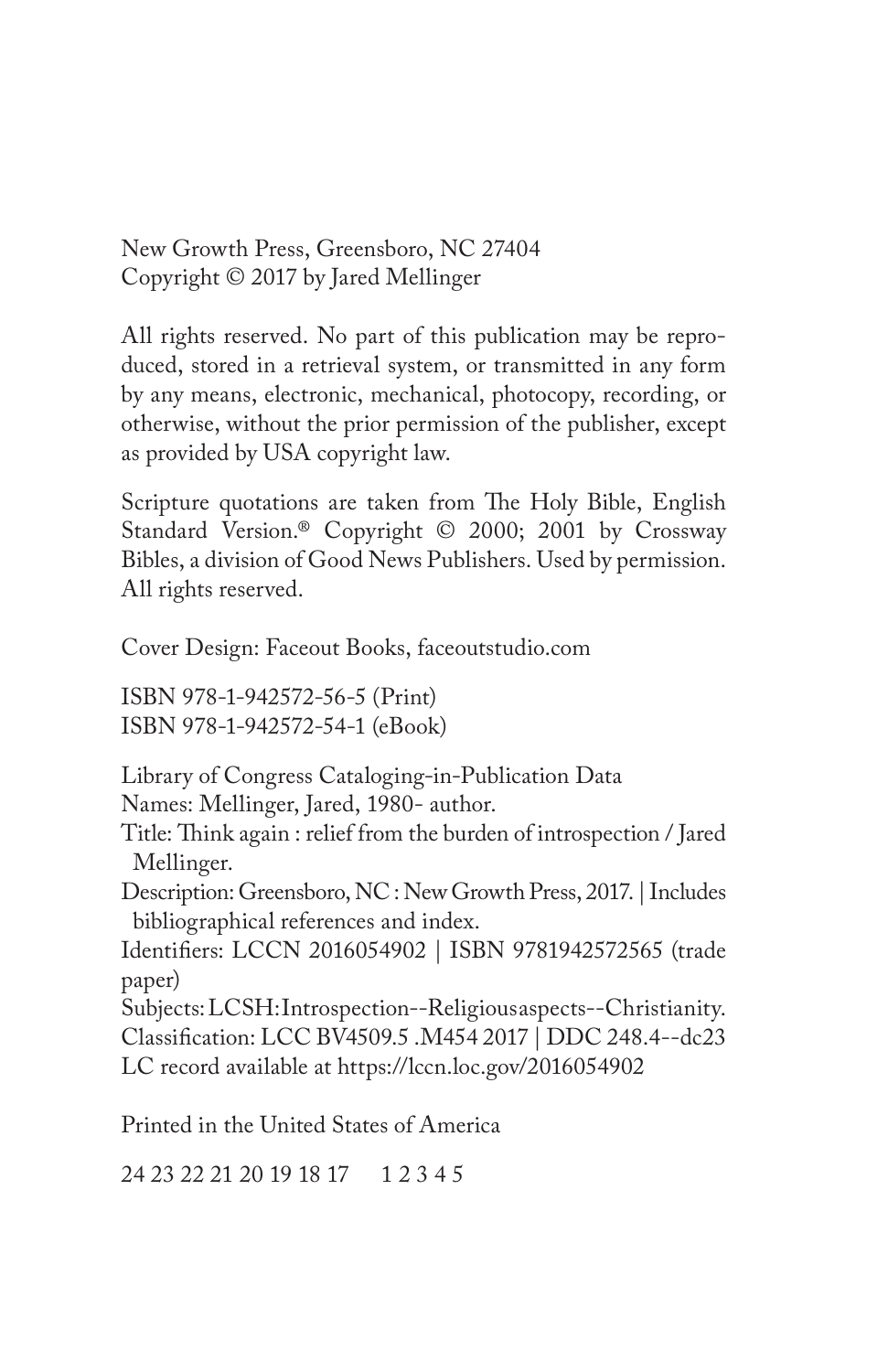# **Contents**

| Introduction                               | 1   |
|--------------------------------------------|-----|
| 1. It's a Long Drive Home from Hamburg     | 5   |
| 2. Welcome the Sunlight                    | 15  |
| 3. Selfie Sticks                           | 29  |
| 4. From Introspection to Christ-ospection  | 41  |
| 5. Escaping the Dungeon                    | 53  |
| 6. Fighting False Guilt                    | 65  |
| 7. Rescuing Self-Reflection                | 79  |
| 8. Grace in the Mirror                     | 91  |
| 9. "Cheer Up, You're Worse Than You Think" | 103 |
| 10. Self-Forgetfulness                     | 115 |
| 11. A World Bursting with Beauty           | 127 |
| 12. The Gift of Community                  | 139 |
| 13. Ten Looks                              | 153 |
| Acknowledgments                            | 169 |
| Endnotes                                   | 171 |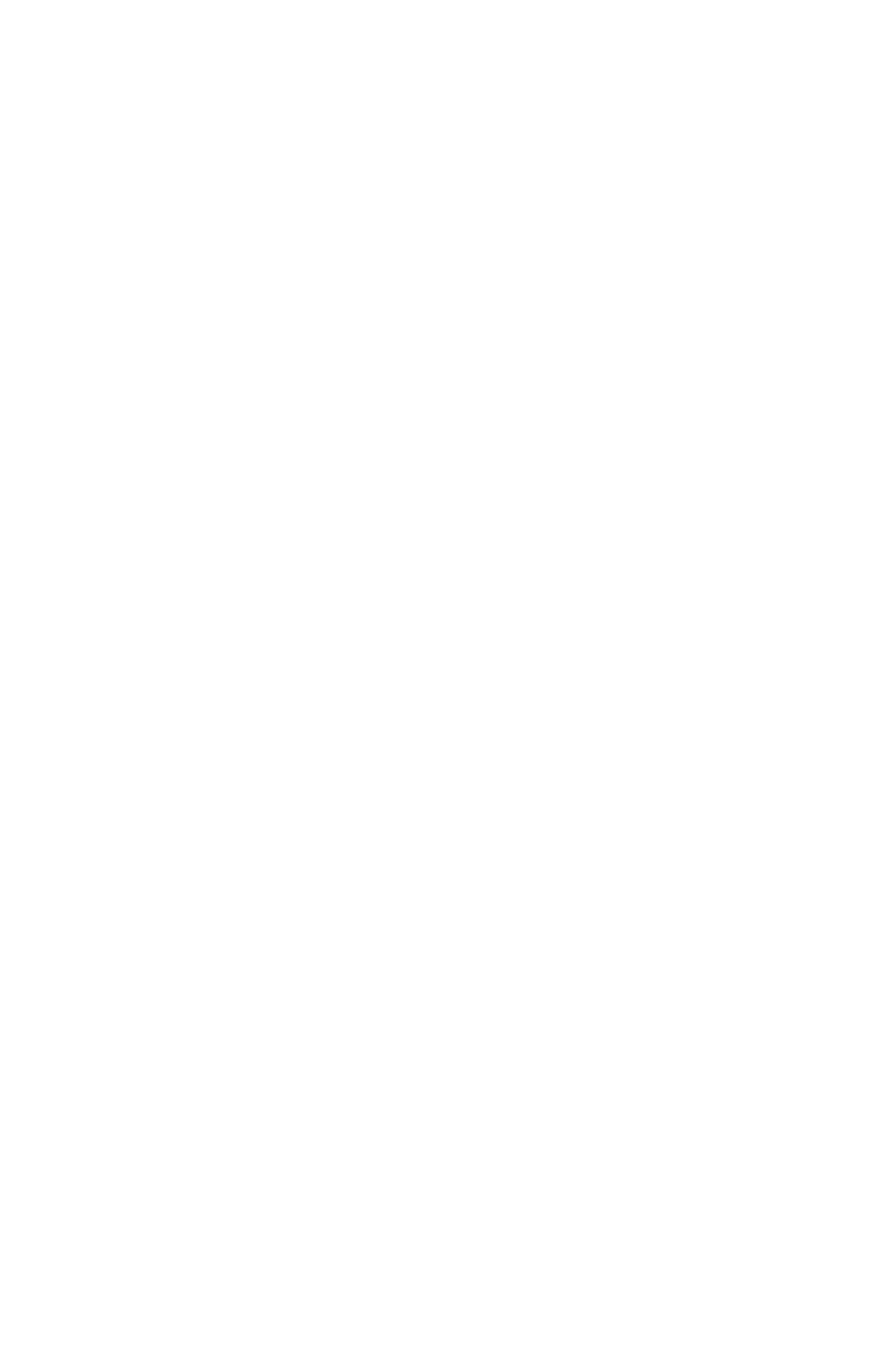*For the lovely Meghan Claire*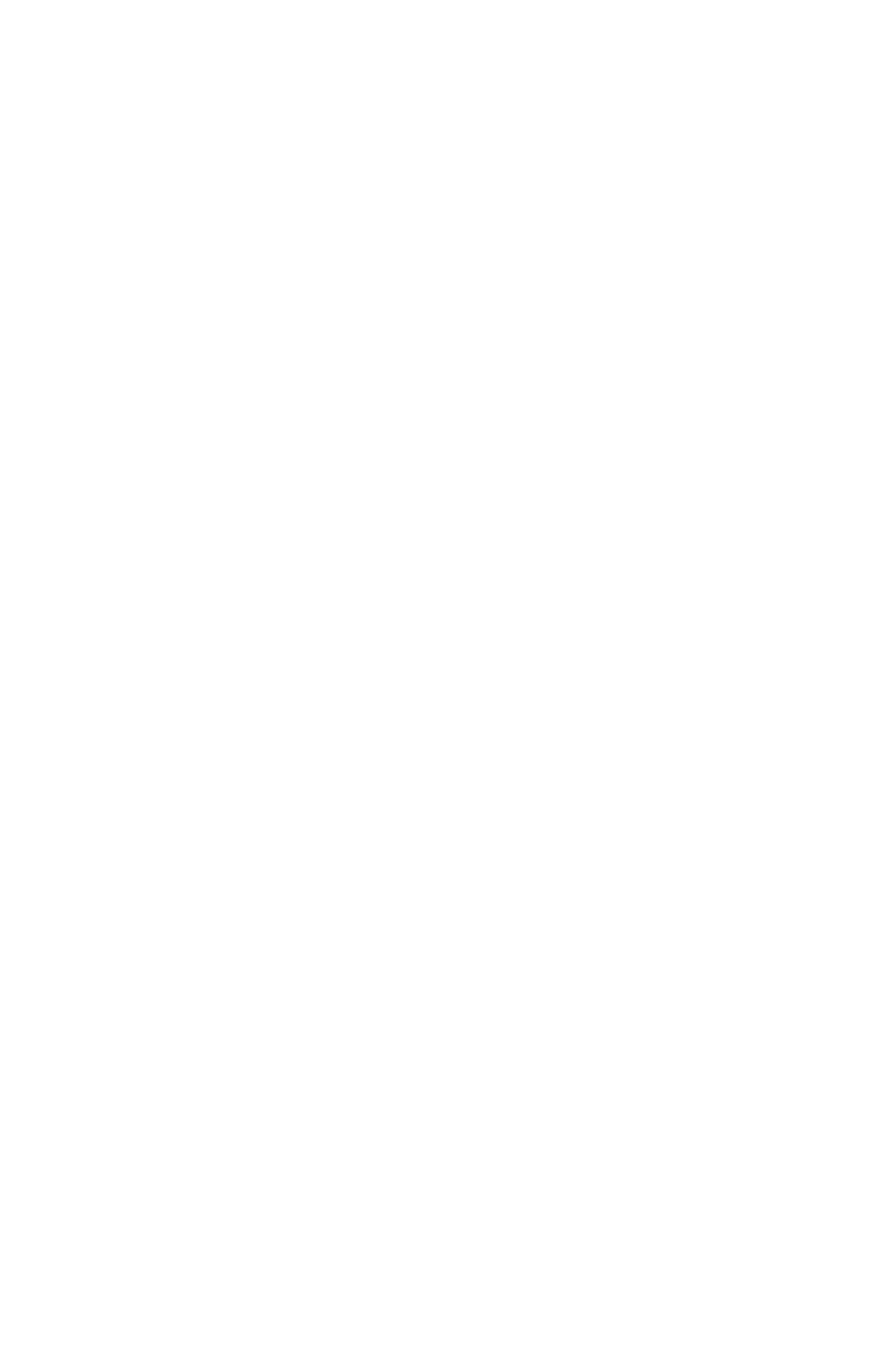# Introduction

Do you ever think about yourself in ways that leave you weary and exhausted?

Welcome to the club. My name is Jared Mellinger, and I have been overdosing on introspection for as long as I can remember.

The goal of this book is to show how the gospel rescues us from fruitless self-examination, false guilt, discouragement, and inaccurate thoughts of ourselves. I want to offer practical counsel on battling unhealthy introspection and give hope to all of us whose minds are stuck on ourselves. Ultimately, I'm eager to draw our attention away from self and toward the glory of Jesus Christ.

Introspection is the act of looking inward. When we introspect, we are observing ourselves and reflecting on our thoughts, emotions, actions, and identity. Some of us are naturally more introspective than others, and this is certainly not a bad thing. The Bible commends self-examination and self-reflection.

 But most of us lean toward extremes. Some people never study themselves; others constantly study themselves. I've written largely with those who tend toward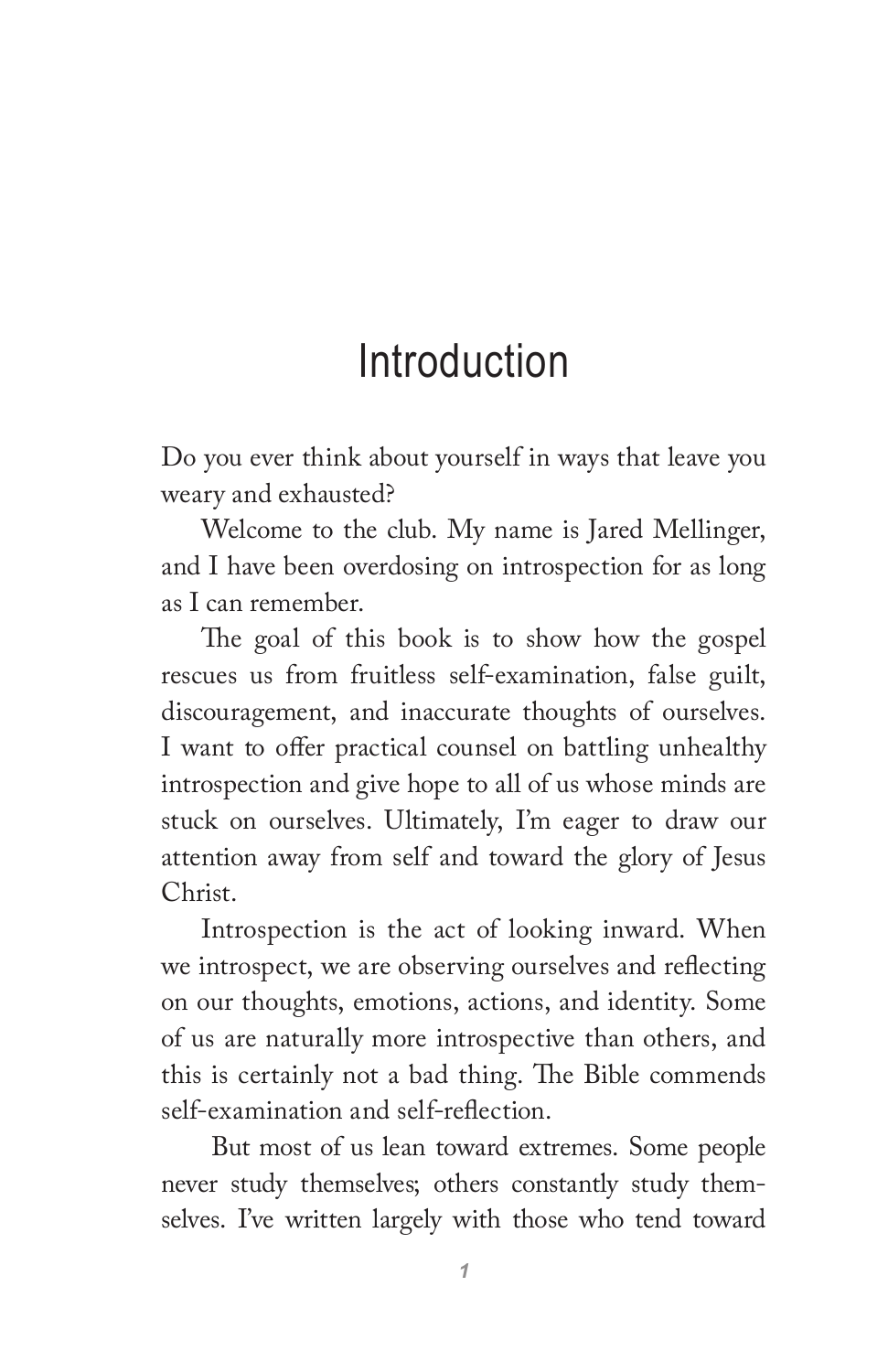hyper-introspection in view, but I hope everyone will benefit.

How do you know if this book is for you?

- 1. I've written to help those who know the burden of introspection, and who find themselves worn out from looking in.
- 2. I've written to help those who want to understand and care for others who experience the burden of introspection.
- 3. I've written to help all Christians discover how God wants us to think about ourselves.

Many of us are familiar with the problem of too much introspection. Our minds wander to our responsibilities, our spiritual growth, our appearance, or some other aspect of our lives. We spend excessive amounts of time evaluating ourselves. We overanalyze the things we say and do. We constantly second-guess ourselves and fear we might be making the wrong decisions in life.

In relationships, we are hypersensitive to the criticism and opinions of others. As employees, we fixate on our reputation and wonder what others are thinking and saying about us. We move through social settings with deep self-consciousness. We replay conversations in our minds.

As parents, we fear we are doing something (or *not*  doing something) that will end up ruining our kids. We draw comparisons with other parents and their kids. On social media, we pursue the validation that comes from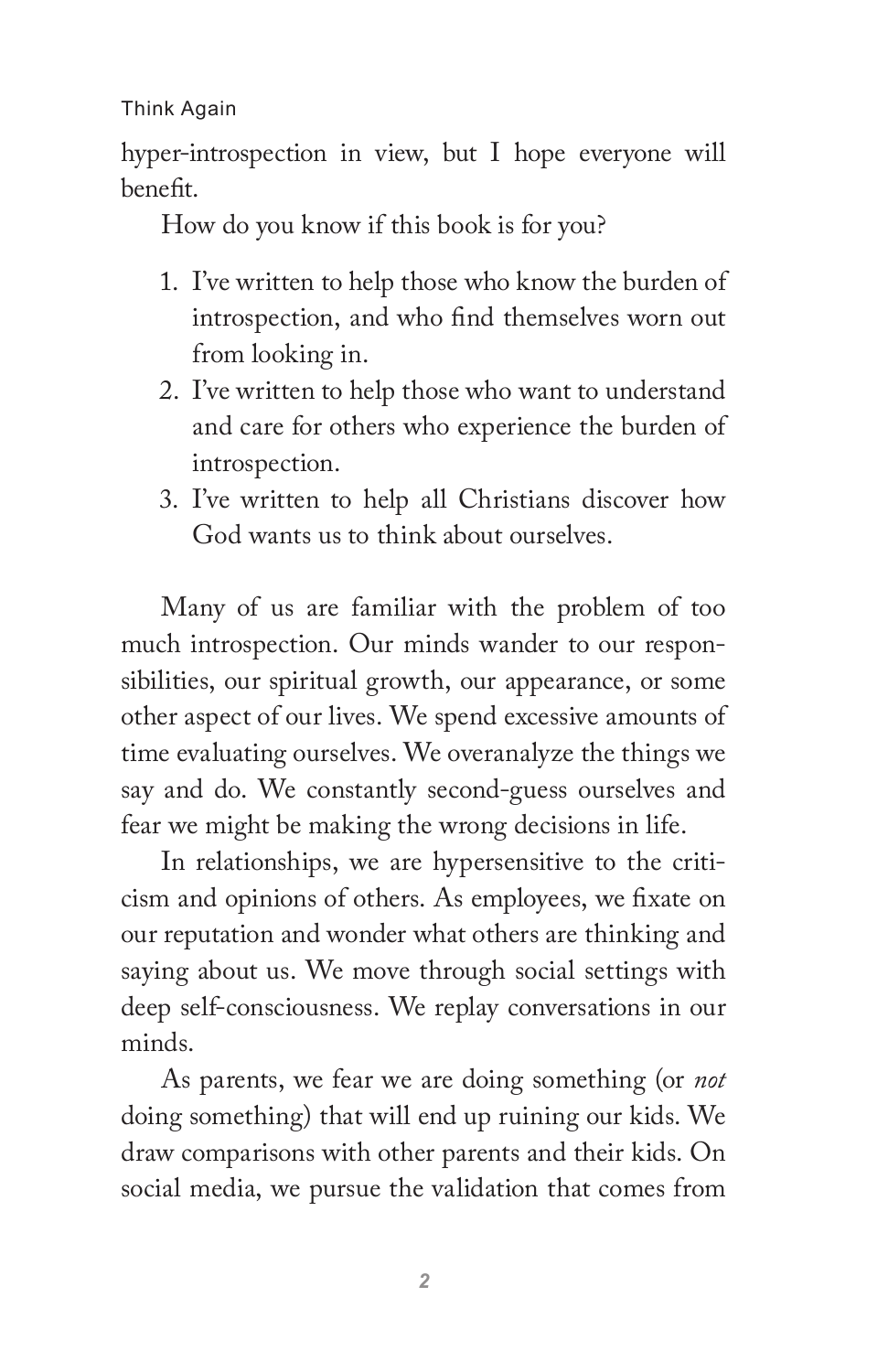likes and favorites and shares. In our appearance, we are discontent with how we look.

Our daily awareness of sin, weakness, and ineffectiveness leaves us disheartened. Self-accusations are relentless. We go through the day largely unaware of the beauty that God sees in us and in our good works. Then we go to bed at night exhausted, with false guilt and real guilt jumbled together, with our hearts and minds flooded with the experiences of the day, and with a general sense that we are failing in a lot of things.

We need help.

Too much introspection is a danger, but it's not abnormal or hopeless. However alone you may feel, no temptation has overtaken you that is not common to what others experience. However stuck you may feel, you can rejoice that God is faithful to provide a way of escape and to help you endure (1 Corinthians 10:13).

The Christian can take a deep breath and say "My God is with me." I can be full of hope today because Jesus Christ is full of power. However heavy my burdens, he will carry them. However sinful I am, his grace is greater. However deeply I am stuck in myself, the Lord will rescue me from constant self-consciousness and renegade self-reflection. And he invites me to fix my eyes on him.

That's what this book is about: How do we find relief when introspection becomes a burden? How does the gospel help us to *think again*?

I should mention terminology here at the outset. Rather than dividing words like *introspection*, *self-reflection*, and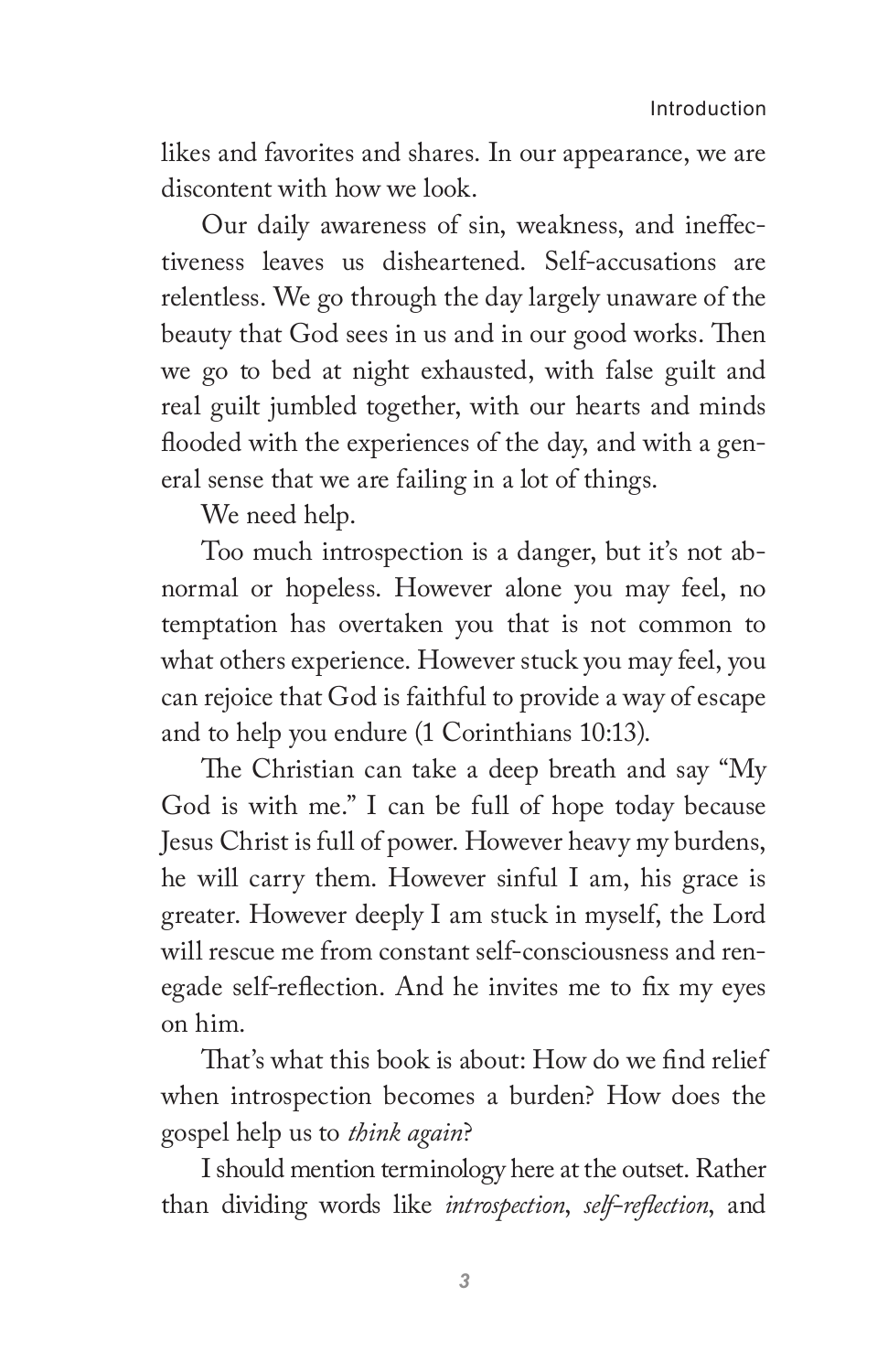*self-examination* into inherently positive and negative categories, I rely on adjectives and context to signify whether I am talking about good introspection or bad introspection. Self-reflection, like reflection and thinking in general, can be positive or negative.

Here's a roadmap of our journey out of the burden of introspection: Chapter 1 introduces the problem of introspection from my own life. Next, we consider how we come to truly know ourselves (Chapter 2) and how we are supposed to feel about ourselves, including the issues of self-love and self-loathing (Chapter 3). Chapters 4–6 give counsel and comfort to those who are stuck in the introspective trap. We will explore the reasons we self-reflect (Chapter 4), how to break free from introspective doubt and despair (Chapter 5), and strategies for fighting false guilt (Chapter 6).

Chapters 7–9 address self-examination: practical suggestions for how to evaluate yourself (Chapter 7), the value of seeing the good in ourselves (Chapter 8), and how seeing our sin can actually lead to *greater* joy in Christ (Chapter 9).

Chapter 10 addresses the problem of hyper selfawareness. Finally, Chapters 11–13 are a call to look *outside* of ourselves: to creation (Chapter 11), community (Chapter 12), and Christ (Chapter 13).

May the Lord use this book, as 2 Thessalonians 3:5 says, to "direct your hearts to the love of God and to the steadfastness of Christ."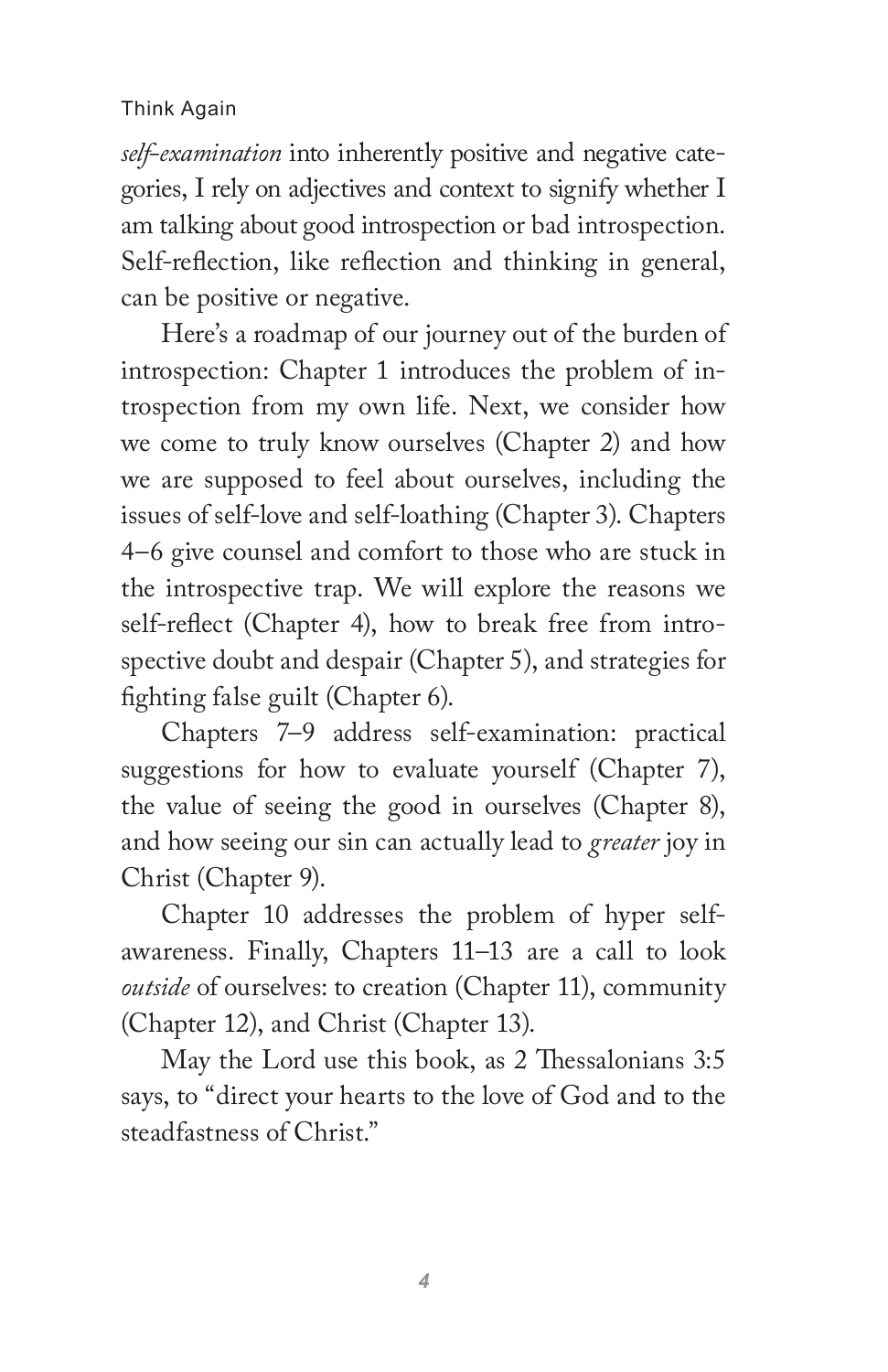# 1 It's a Long Drive Home from Hamburg

*Grace for all who are worn out from looking in*

When I was twenty-six years old, I became a pastoral intern at the church in Pennsylvania where I currently serve. My first job as an intern was to pick up Dave, my new boss and the longtime senior pastor of the church, at the airport. He was returning home from a ministry trip to Germany on Continental Flight 75. I was determined to make a good impression—show up on time, complete the assignment with excellence, and ask all the right questions during our conversation on the ride home. In short, I hoped to display my awesomeness.

As I reviewed the flight information, I was unfamiliar with the locations of the departure and arrival for his flight: Hamburg and Newark. Actually, I shouldn't say they were unfamiliar. I had never heard of Newark, but I did know the town (or borough) of Hamburg. I've spent my whole life in Pennsylvania, and I know that Hamburg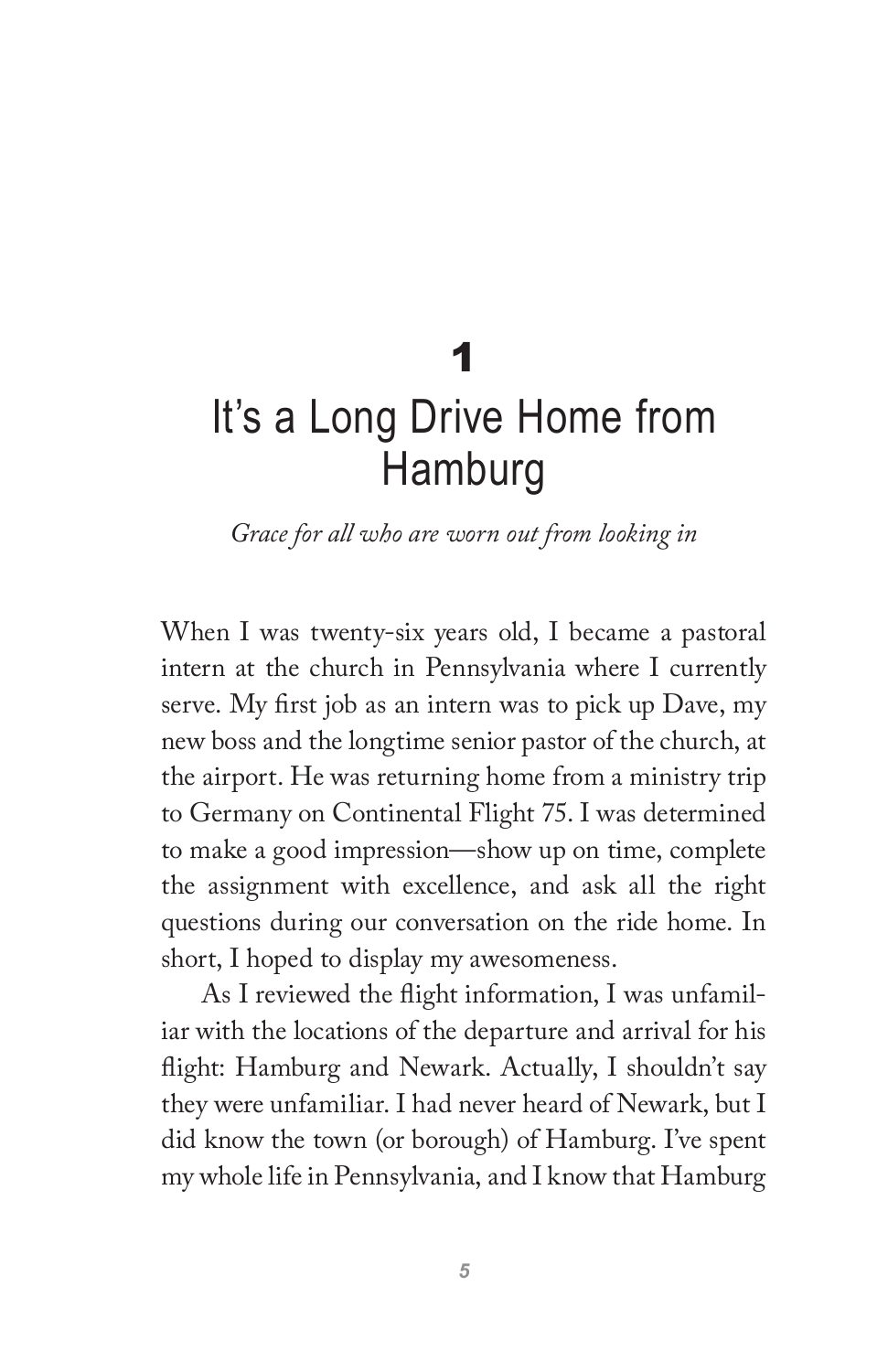is a place in Berks County near the Schuylkill River. I just didn't know they received international flights.

From that moment forward it was lodged deeply in my mind as an unassailable truth that Dave was flying not from Hamburg, Germany, to Newark, New Jersey, but from somewhere in Germany to Hamburg, Pennsylvania.

The day before I was to pick Dave up, I googled "airports in Hamburg." All of the hits were apparently for an airport in some other country, which I found unhelpful. Reentering "airports in Hamburg, PA," I discovered a small airport called Blue Mountain Academy Airport. Apparently Continental Flight 75 was going to fly into Blue Mountain Academy Airport in the backwoods of Hamburg, Pennsylvania. That worked for me.

## **Welcome to Hamburg, Pennsylvania**

The next day I drove an hour and a half to Hamburg. When I arrived in town, I asked the guy working at the local gas station where the airport was located. (It is my distinct honor to be the only person who ever went to Hamburg, Pennsylvania, and asked that particular question.) The man was helpful enough to direct me to a small high school called Blue Mountain Academy.

As I was driving in, I saw a humble grass airstrip beside a cornfield and a crop duster aircraft parked beside it. I pulled up to the high school, parked my car, and went inside to tell the lady in the administrative office that I was picking up someone who was flying into the airport.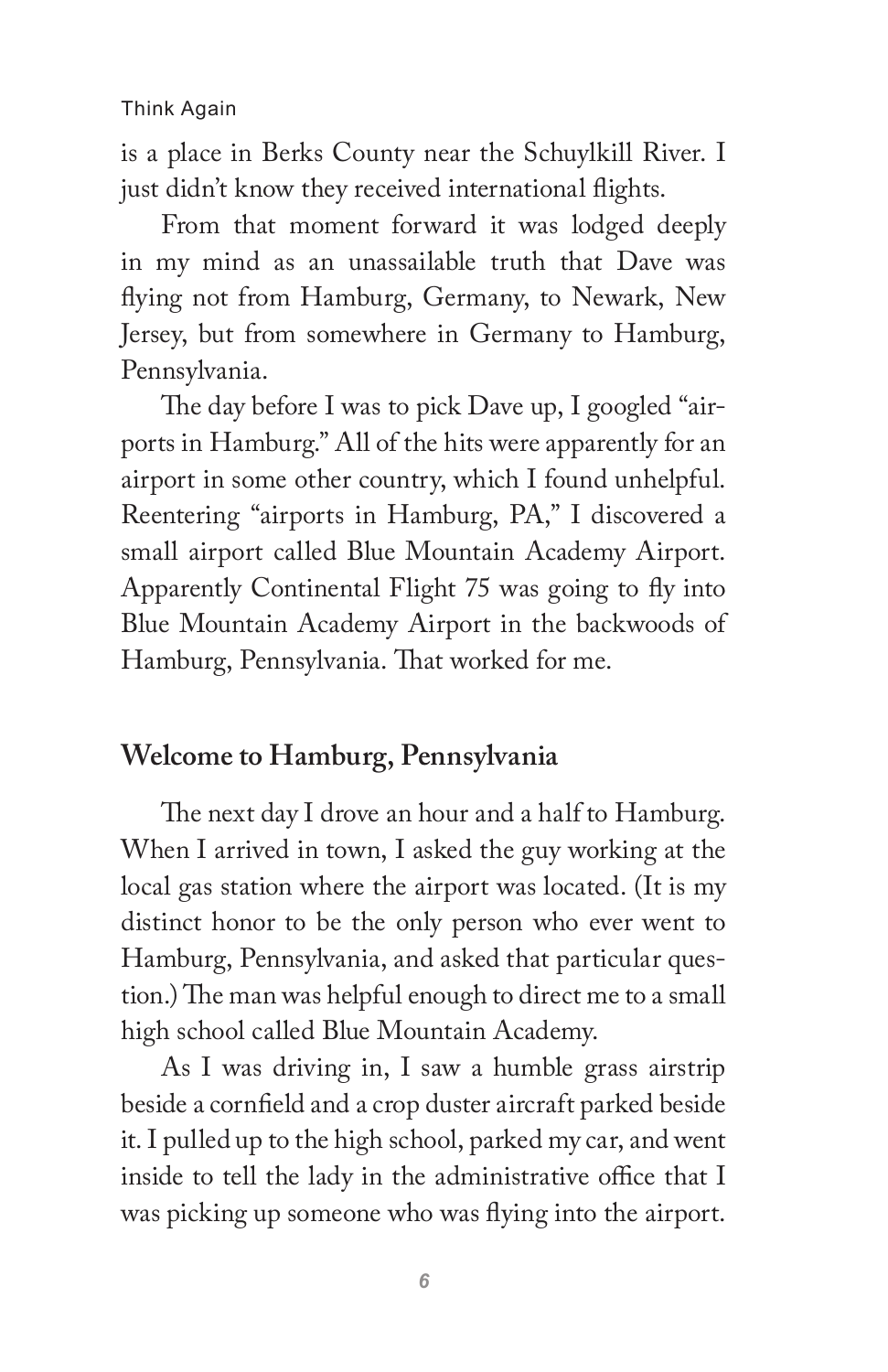At this point, I couldn't bring myself to say, "Excuse me, has Continental Flight 75 from Germany arrived?"

The dear woman must have seen her fair share of crazy people. She said she didn't know they were flying anymore, but kindly directed me toward the grass airstrip I had passed on the way in.

I parked by the airstrip next to the cornfield. *What a perfect day!* The sun was shining brightly; the tall stalks shimmered yellow and gold. I knew that any minute Dave's plane would be coming over the mountains.

*Wow. I sure hope that guy mowing the grass airstrip doesn't get hit by the plane when it comes in . . .* And there was the thought that finally brought me to my senses. In the realm of apologetics, Francis Schaeffer talks about pushing people to the logical conclusion of their presuppositions and collapsing their denial. That is what the man in the sleeveless flannel shirt riding his John Deere lawn tractor did for me that day.

Suddenly, a moment of bliss turned to sheer panic. It felt as if I had been punched in the gut. The still, small voice in my head was shouting at me: *You idiot! Something is terribly wrong!* I staggered from my car—my head spinning, my world collapsing. After calling Dave's administrative assistant and telling her where I was, I was graciously informed that my services were no longer needed on this assignment.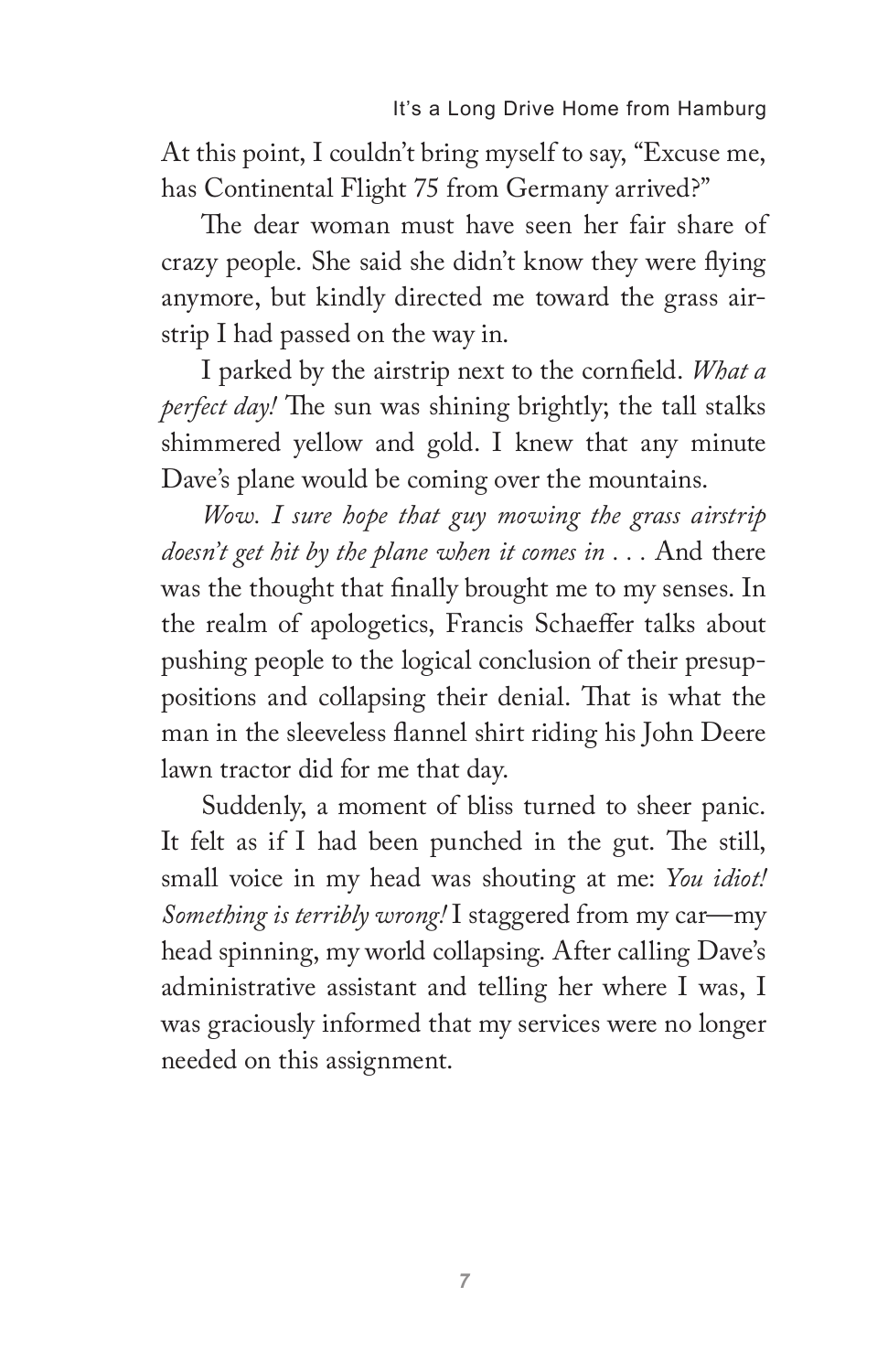## **The Vortex of Self**

The drive home that day was a thousand times longer than the drive there. And I was a thousand times more alone. *How did you not realize sooner!? Why did you not ask for more help!?*

Soon, questions were flooding my mind: *Just how pathetic are you, Jared? Do you really think you'll be able to be a pastor with this kind of incompetence? Are you going to lead God's people to have a heart for the nations when you don't even know that Hamburg is a place in Germany? Hey Jared, do you know where Paris is? What about Tokyo? Are those also places in Pennsylvania? What kind of inconvenience have you caused for Dave? What will other people think of you when they find out? What sin was at work that got you into this disaster? And what sin is at work in how you're responding now?*

Not only for the next few hours but that night and in the following days, the one thing I couldn't stop thinking about was *myself*. I felt trapped in a vortex of self-focused thoughts—and it wasn't restricted to this event; it seemed to touch every area of my life. I have heard it described by David Powlison as "barbarians rioting in the streets of my mind." I left prayer meetings silently replaying the content of my prayers over and over in my head, fearing that I had said something dumb, or something rooted in a sinful desire to impress. I constantly scrutinized my behavior, my speech, and my thoughts.

I still experience a relentless inward pull almost every time I serve publicly . . . or receive critique from others . . .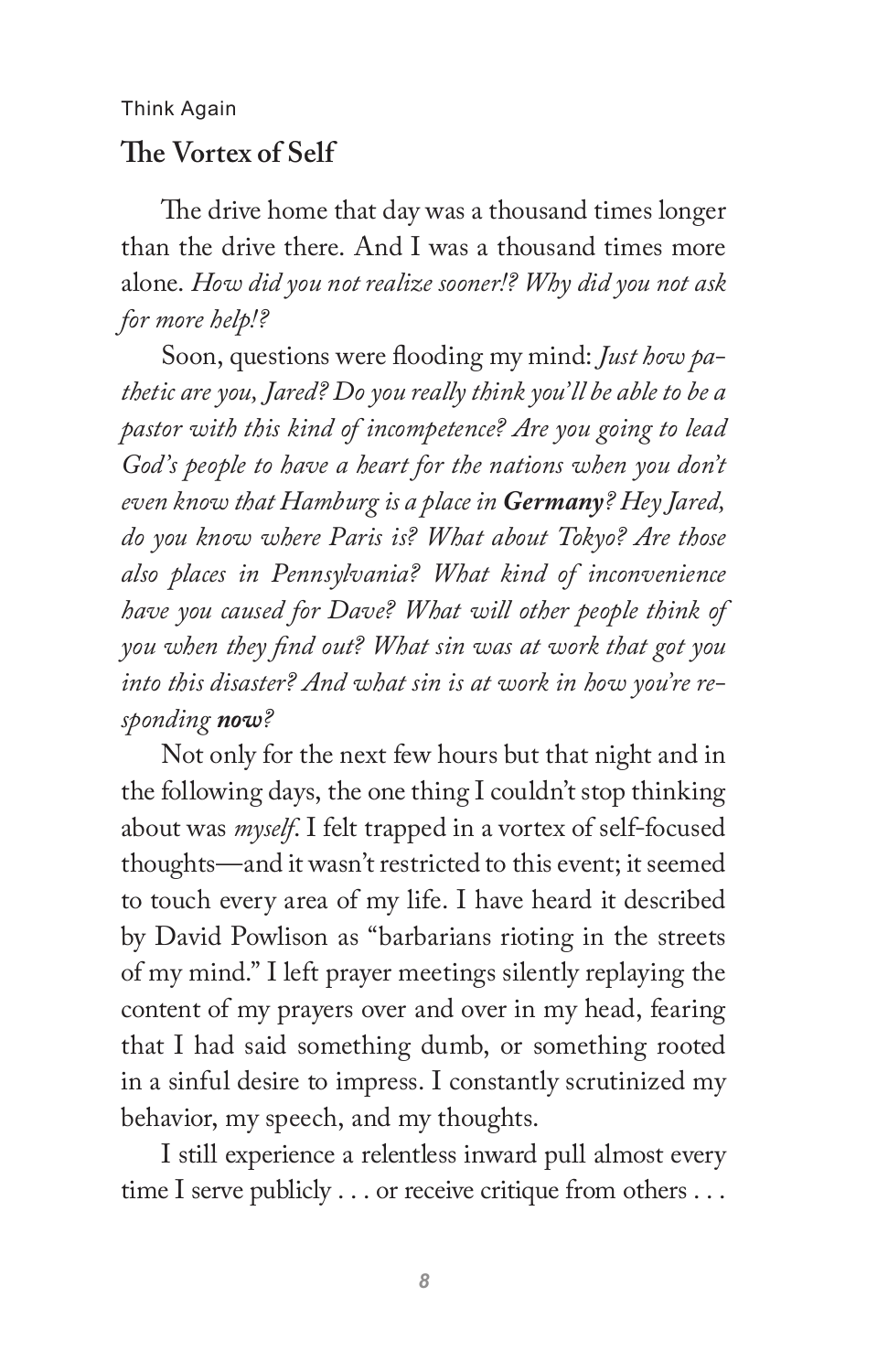or spend time with "important" people . . . or perceive sin, failure, or weakness in my life. I know. I have problems. It's not easy thinking about myself so much, but hey, someone has to do it.

## **Absorbed in Someone Else**

One of the great challenges we face in life is that we are *constantly* turning inward. We experience anxiety, and we try to escape it by analyzing our soul to see how much peace we are currently experiencing. We experience shame and a sense of worthlessness, and we attempt to treat the condition by turning inward to examine our self-worth.

No one sets out to be overly introspective ("When I grow up, I want to think about myself every day in ways that make me miserable"), but an inward focus becomes a form of bondage. Self-awareness can be paralyzing, and our constant self-analysis leaves us discouraged.

Martyn Lloyd-Jones, in his book *Spiritual Depression*, explains that much of our distress comes from excessive introspection. We are always turning inward, orienting our minds and emotions around ourselves. We are continually putting our souls on a plate and dissecting them.

The reason we are so preoccupied with ourselves, Lloyd-Jones says, is because we are not sufficiently occupied with Christ. "There is only one way to get rid of self, and that is that you should become so absorbed in someone or something else that you have no time to think about yourself."1 We must stop looking at ourselves so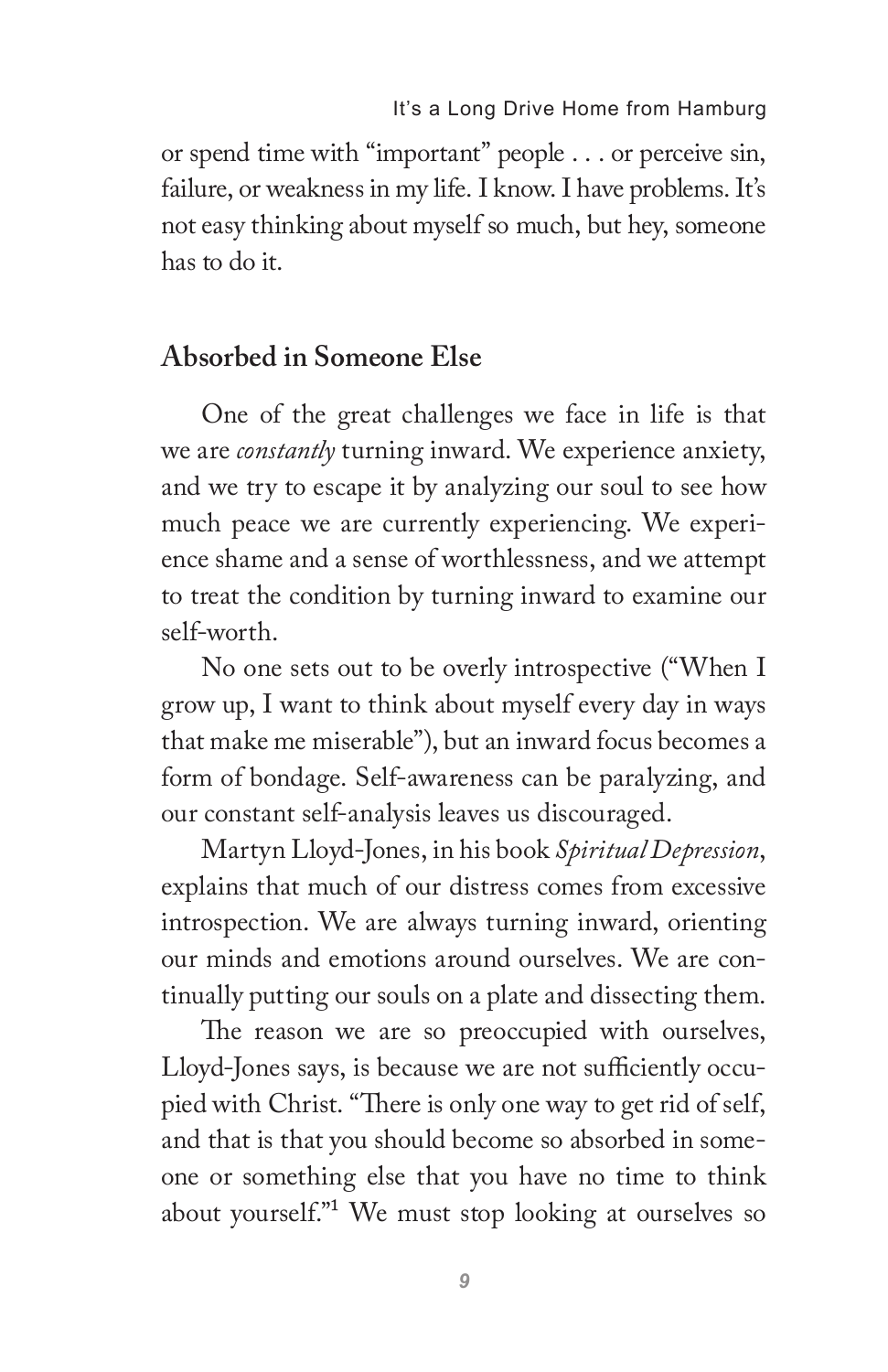much and learn to enjoy Christ. This is what it means to be a Christian: "He spends his time in looking at Christ, in gazing upon Him. He is so enraptured by the sight of Him that he has forgotten himself. If you were to feel more interested in Christ you would be less interested in yourself."2

The more we are captivated by Christ, the less we are caught up in self. Fear, false guilt, unbelief, and many other daily struggles are weeds that grow in the soil of thinking about ourselves too much, and thinking about Christ too little. Jesus rescues us from the introspection that would make us unfruitful and ineffective by fixing our eyes on him.

Charles Spurgeon says,

Some spend much of their time in what is called introspection. Now introspection, like retrospection, is a useful thing in a measure; but it can readily be overdone, and then it breeds morbid emotions, and creates despair. Some are always looking into their own feelings. A healthy man hardly knows whether he has a stomach or a liver; it is your sickly man who grows more sickly by the study of his inward complaints. Too many wound themselves by studying themselves. Every morning they think of what they should feel: all day long they dwell upon what they are not feeling; and at night they make diligent search for what they have been feeling.<sup>3</sup>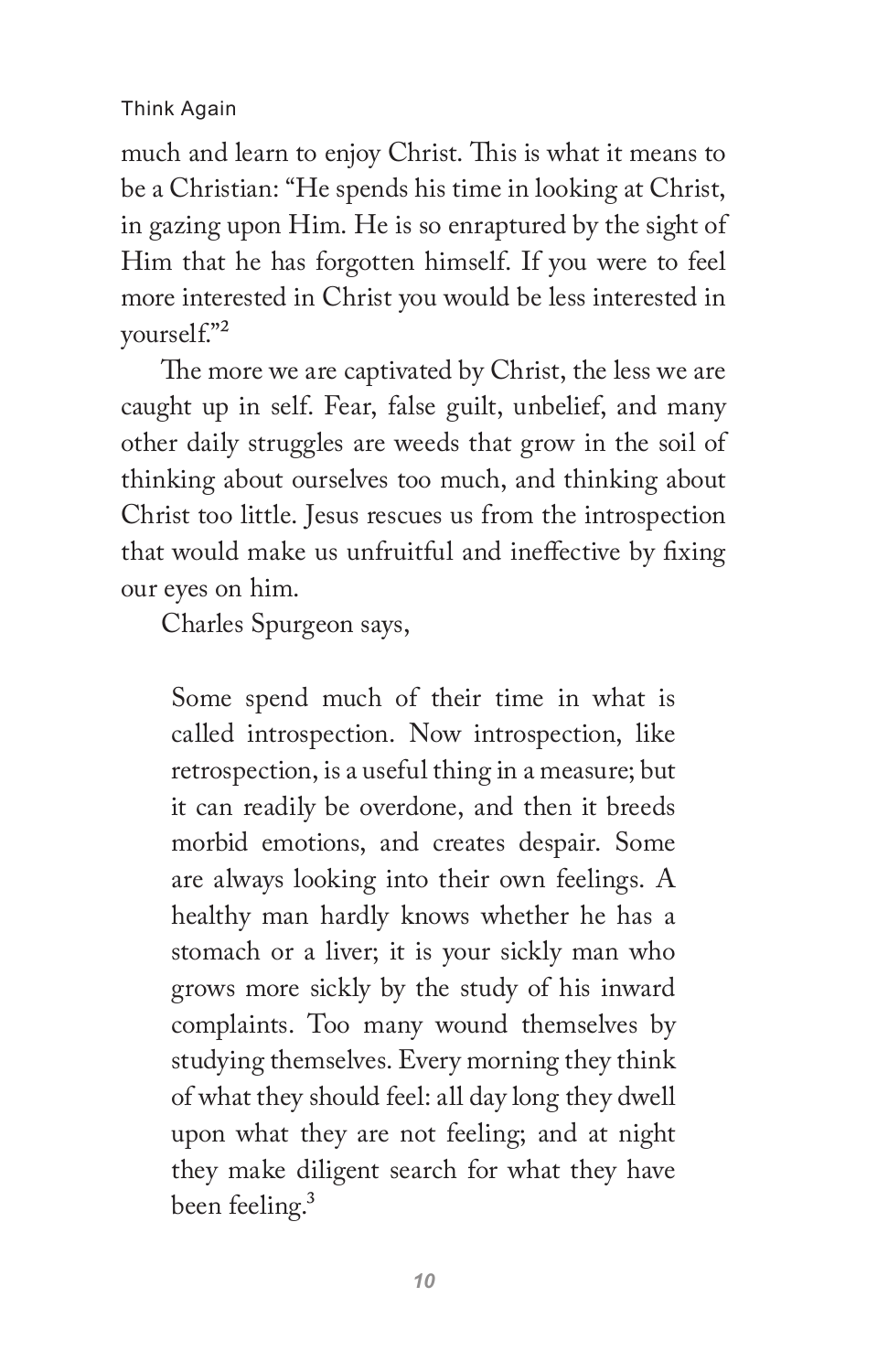Spurgeon describes introspection as being like a store owner closing up shop, and then living in the store and spending all his time taking inventory of things that have not been sold. It's not the best plan, and there is little to gain by it. Spurgeon concludes with a simple exhortation that is exactly what we need to hear when introspection has run amok, and we are wounding ourselves by studying ourselves: "Forget yourself and think only of Christ."4

## **A Better Way to Live**

I've spent (and wasted) a lot of time and energy thinking about myself. I am the king of thinking about myself in unfruitful ways. And my self-reflection usually leaves me feeling beat-up and worn-out.

I need the truths contained in this book more than anyone. I'm writing because I am convinced there is a better way to live. That better way is summarized by Robert Murray M'Cheyne: "For every look at yourself take ten looks at Christ."5 Most of us end up reversing the ratio, taking at least ten looks at ourselves for every one look to Christ. It's a lot easier for us to look inward than to look outward to God and others.

The year following the Hamburg mishap, I attended a conference where David Powlison taught on unhealthy introspection.6 It was a timely and helpful gift from God. I still remember Dr. Powlison explaining that our sinful nature has a *centripetal force* that pulls us inward, rather than a *centrifugal* force that pushes us outward. I began to understand my problem with introspection in a new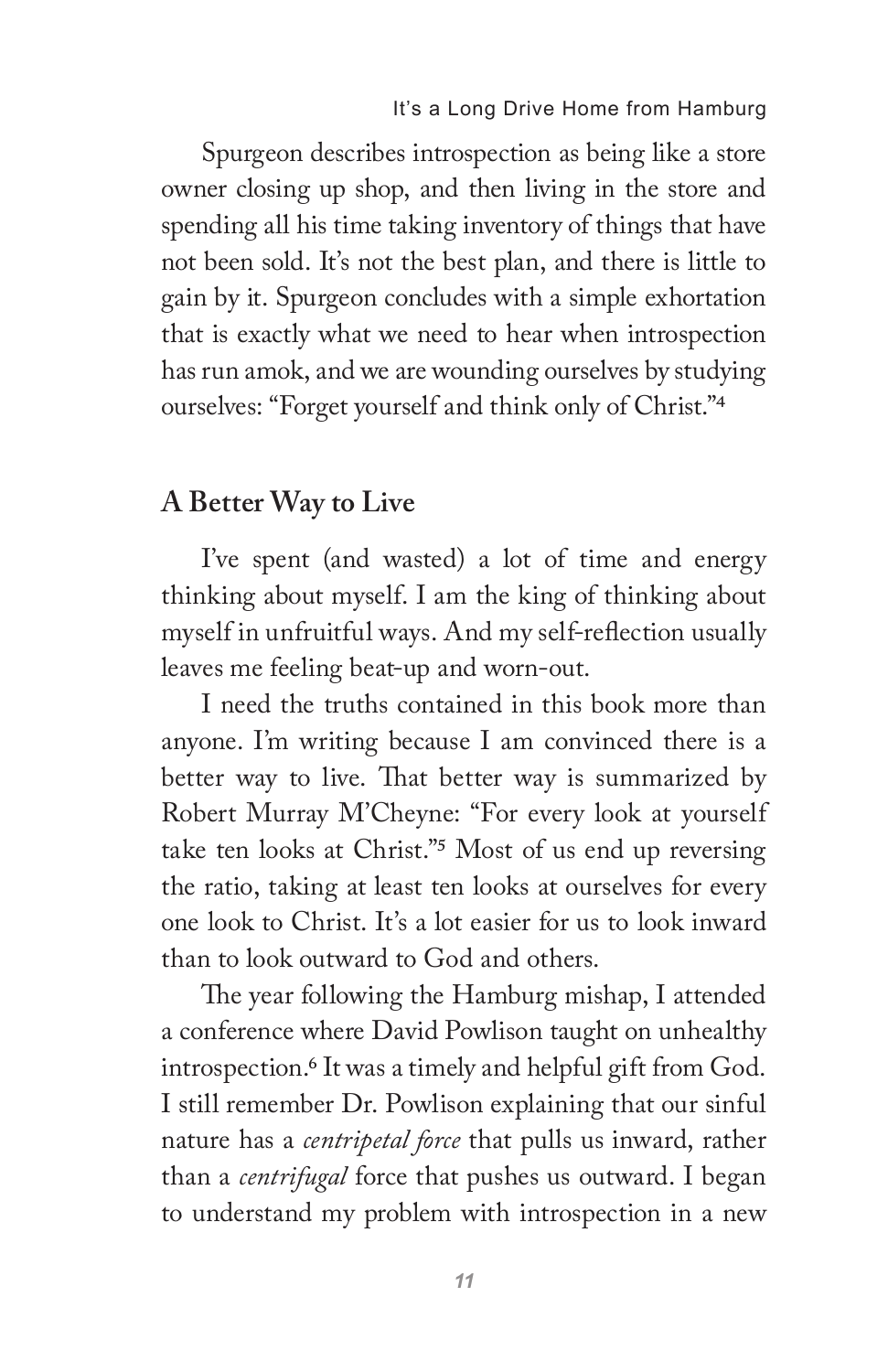way. I realized that self-analysis and self-knowledge are not the endgame, but a doorway to a life of love, obedience, and joy.

My prayer is that this book would do for others what Dr. Powlison's teaching did for me. I've realized my struggles are not unique. My directional incompetence is probably unique, and it might be unique that none of my friends let me pick them up at the airport anymore. But my temptations toward unhelpful introspection are not unique.

What do we do when we feel trapped in self-focused thoughts? We must remember the one who daily lifts our burdens. We must believe that the gospel speaks profoundly to our despair, self-idolatry, false guilt, and discouragement. We must learn that following Christ pulls us outside of ourselves and liberates us to look outward and experience the refreshment of enjoying God's world, God's people, and God's Son. We must seek after and pray for the peace and joy—the sanity—that comes from thinking about ourselves less often. And then we will be able to examine and keep a close watch on ourselves, while avoiding the kind of self-reflection that is always wearying and never fruitful.

The antidote to excessive introspection is not to completely forget myself, but to look more to the Lord Jesus Christ, which leads to thinking rightly—and less often—about myself.

Even if you're someone who doesn't lean in the direction of excessive introspection, this book is an opportunity to understand and grow in caring for those who